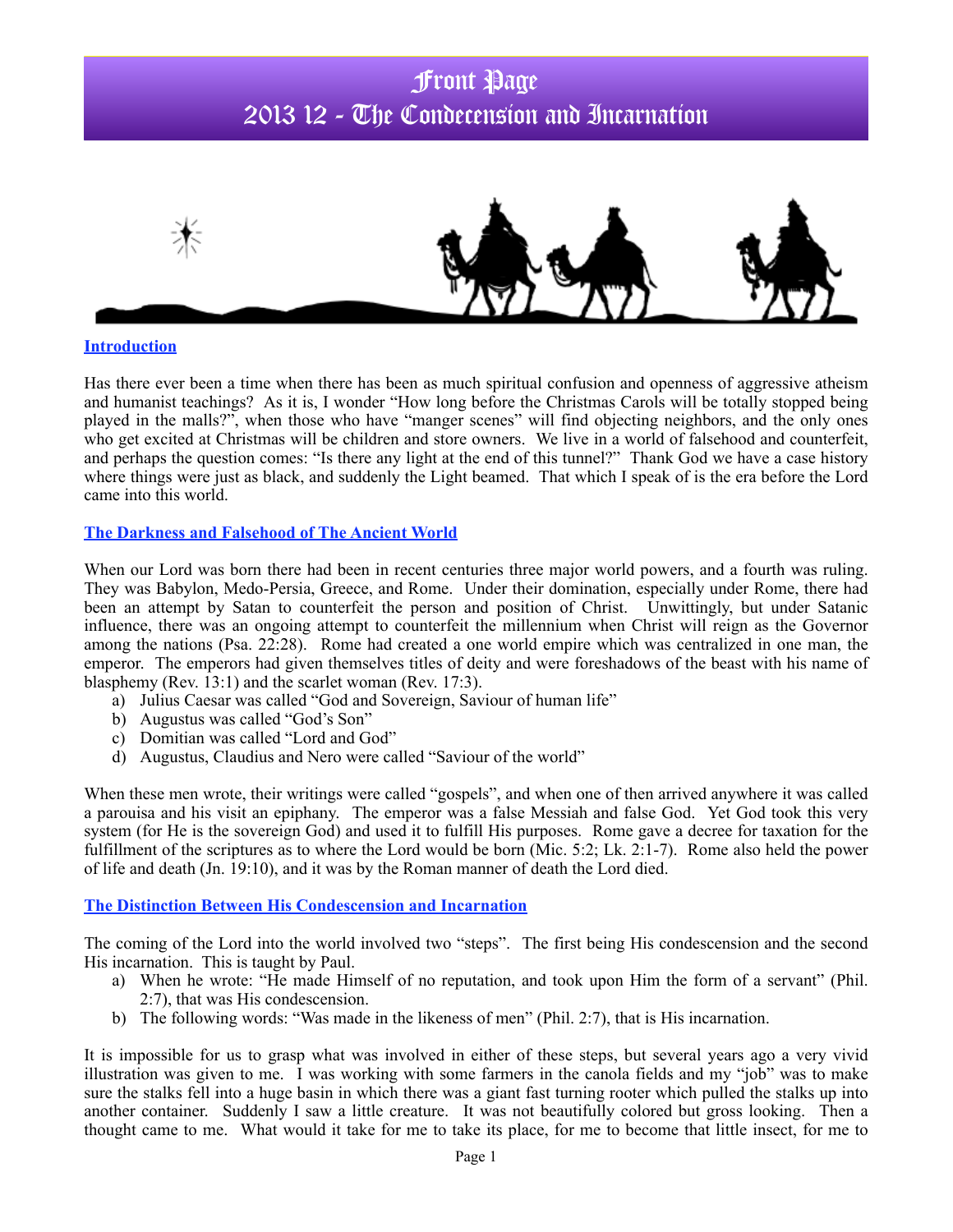## Front Page

## 2013 12 - The Condecension and Incarnation

limit myself to its level, yet with the knowledge that in doing so, I would die in its place? I watched and in an instant it was gone. I had neither the ability nor the love to take its place. Christ had both the ability to become human and the love which caused Him to became a human being, to take my place, and suffer in my stead. That's love for "love seeketh not her own" (1 Cor. 13:5).

As I say, it is impossible for us to appreciate what He left, for when Paul was caught up to the third heaven and heard "unspeakable words", that is, human language could never describe that which he heard (2 Cor. 12:4).

When our Lord came from glory:

- a) He left a world of perfect government for a world of bias, and swaying of opinion because of friendships, associations, or personal ambitions.
- b) He left a world of purity of activity for a world of deceit and illegality.
- c) He left a world of unchanging perfection for a world where compromise was the norm.
- d) He left a world of settled purity for a world of upheavals due to the wickedness of the human hearts.
- e) He left a world of recognized worthiness for a world where he would be shamed, mocked, and treated with distain.
- f) He left a world of immeasurable riches for to live in a world of poverty, hardship, and low class environment.
- g) He left a world of peace and harmony for a world of hatred, spite, and selfishness.
- h) He left a world of supreme fellowship for a world where He would experience animosity and aloneness.
- i) He left a world of life for a world in which He would know suffering and death.
- j) He left a world of joy for a world in which He would know sorrow and grief.

What this meant to Him, and what it cost Him, we shall never know.

### **No Room In The Inn - The Outside Place**

Luke wrote and informs Theophilus that the baby would be wrapped in swaddling clothes and lying in a manger (Lk. 2:7, 12), and it would be a sign! The angel says: "this shall be a sign unto you; Ye shall find the babe wrapped in swaddling clothes, lying in a manger" (Lk. 2:12). Those of us who have had anything to do with new babies know that almost immediately after they are born they are snuggly wrapped giving them the sense of security, and keep them warm. So what was so special about the baby wrapped in swaddling bands, and lying an a manger? What was it a sign of? Luke does add a statement which perhaps gives a little light: "there was no room for them in the inn" (Lk. 2:7). To my understanding it was a sign of that which was to come. He and those associated with Him would always be on the outside, "He came unto His own, and His own received Him not" (Jn. 1:11). He would forever be on the "outside" place, thought of as one out of His mind by His family (Jn. 7:5); the attitude of the leaders would be: "Come, let us kill Him" (Mk. 12:7); those who associated with Him were to be cast out of the synagogue (Jn. 9:35). Finally, the writer of the Hebrews informs us that He: "suffered without the gate" (Heb. 13:12), and encourages us to: "Go forth therefore unto him without the camp" (Heb. 13:13). Sometimes people can make an individual feel utterly worthless and not wanted. It is exceedingly hurtful to be made to feel uncared for and despised. For One who cared and loved as the Lord did, longing to gather the people under His wings, and it was not just that they would not, but hated Him, that must have deeply hurt. When I was a little child I was taught a little hymn:

> No room for the baby in Bethlehem's inn, only a cattle shed No room on this earth for the dear Son of God, nowhere to lay His head. Only a cross, did they give to my Lord, only a borrowed tomb Today He is seeking a place in your heart Will you still say to Him, "No room".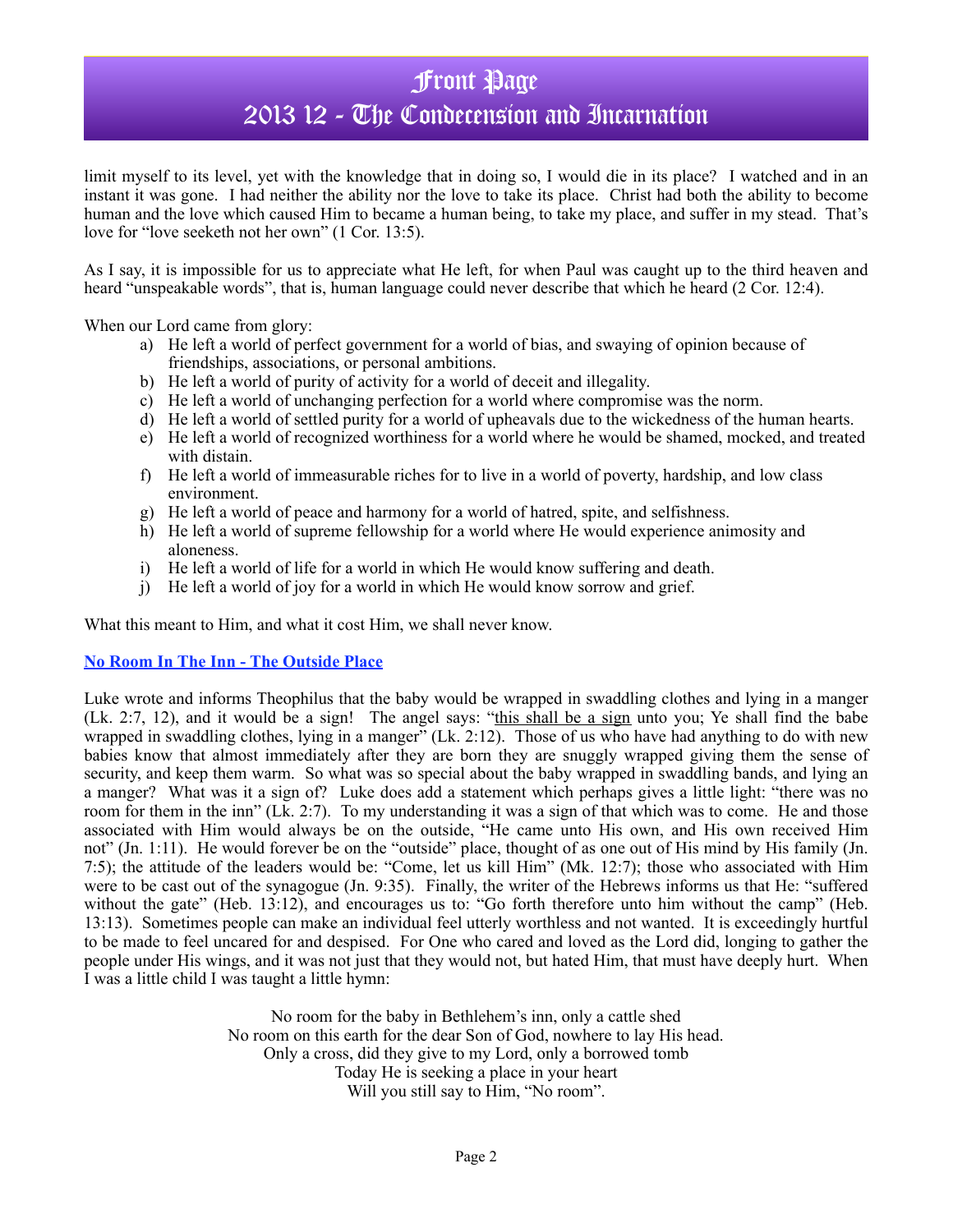## Front Page

## 2013 12 - The Condecension and Incarnation

It was a dreadfully sad state of ignorance when people in Bethlehem were unaware of what was happening just a short distance away. Humanity totally oblivious that the greatest event in human history was taking place so close to them. In that stable a baby boy was born, and that baby was the Hope of Israel (Acts 26:6); the Consolation of Israel (Lk. 2:25); the Desire of all nations (Hag. 2:7); the Governor who will rule (shepherd) My people Israel (Matt. 2:6); the Dayspring from on high (Lk. 1:78); Emmanuel (Matt. 1:23); the last Adam (1 Cor. 15:45), and the second man (1 Cor. 15:47). They did not even know it. He was outside the inn, rejection consciously or unconsciously was to be His life's experiences.

### **The Swaddling Clothes**

To me the swaddling clothes have profound truths. I am reminded of the other time His body was wrapped ( I know it is a different Greek word but my thought is on the fact of wrapping), it was when he was prepared for His burial (Matt. 27:59; Mk. 15:46; Lk. 23:53).

Again when I think of the swaddling, it reminds me of the words of God to Israel: "I swaddled you" (Lam. 2:22; Ezek. 16:4). What a glorious reality this is. The God of glory who had seen Israel as a new born babe had been cast out, concerning them God says: "Thy navel was not cut, neither wast thou washed with water to supple thee; thou wast not salted at all, nor swaddled at all. None eye pitied thee, to do any of these unto thee, to have compassion upon thee; but thou wast cast out in the open field" (Ezek. 16:4-5). Then God took them up and made them beautiful (Ezek. 16:6-14). The swaddling God became the swaddled baby!

> Down from His Glory Ever living story My God my Savior came And Jesus was His name Born in a manger To His own, a stranger A Man of sorrows, fears and agony

Without reluctance Flesh and blood His substance He took the form of man Revealed the hidden plan Oh, glorious myst'ry Sacrifice of Calv'ry And now I know Thou wert the great "I am"

### **The Earthly Beginning of The Fulfilling of The Divine Counsels**

When the Lord came into this world possessing the body prepared for Him (Heb. 10:5), the communications in the counsel chambers of heaven began their first active step on earth for the fulfilling of those purposes.

Christ said: "I come to do Thy will" (Heb. 10:9). It is a beautiful picture of one who, having been called, is standing ready to serve, then speaking to another says: "Here am I". Isaac said this to Abraham (Gen. 22:7); Moses to God (Ex. 3:4); Samuel to the Lord (1 Sam. 3:4); and Isaiah to God (Isa. 6:8). However, when these men said: "Here am I", they did not know what lay ahead, and whither they would be able to fulfill that which lay ahead. The Lord knew what lay ahead and yet He stood in readiness and said: "I come to do they will". He was fully committed to it and this was the first earthly step.

How glorious is the miracle which enabled Him to become human, and yet never ceasing to be the fulness of the Godhead (Col. 2:9). Or who can comprehend the wonder of His living life and never using His deity to assist in